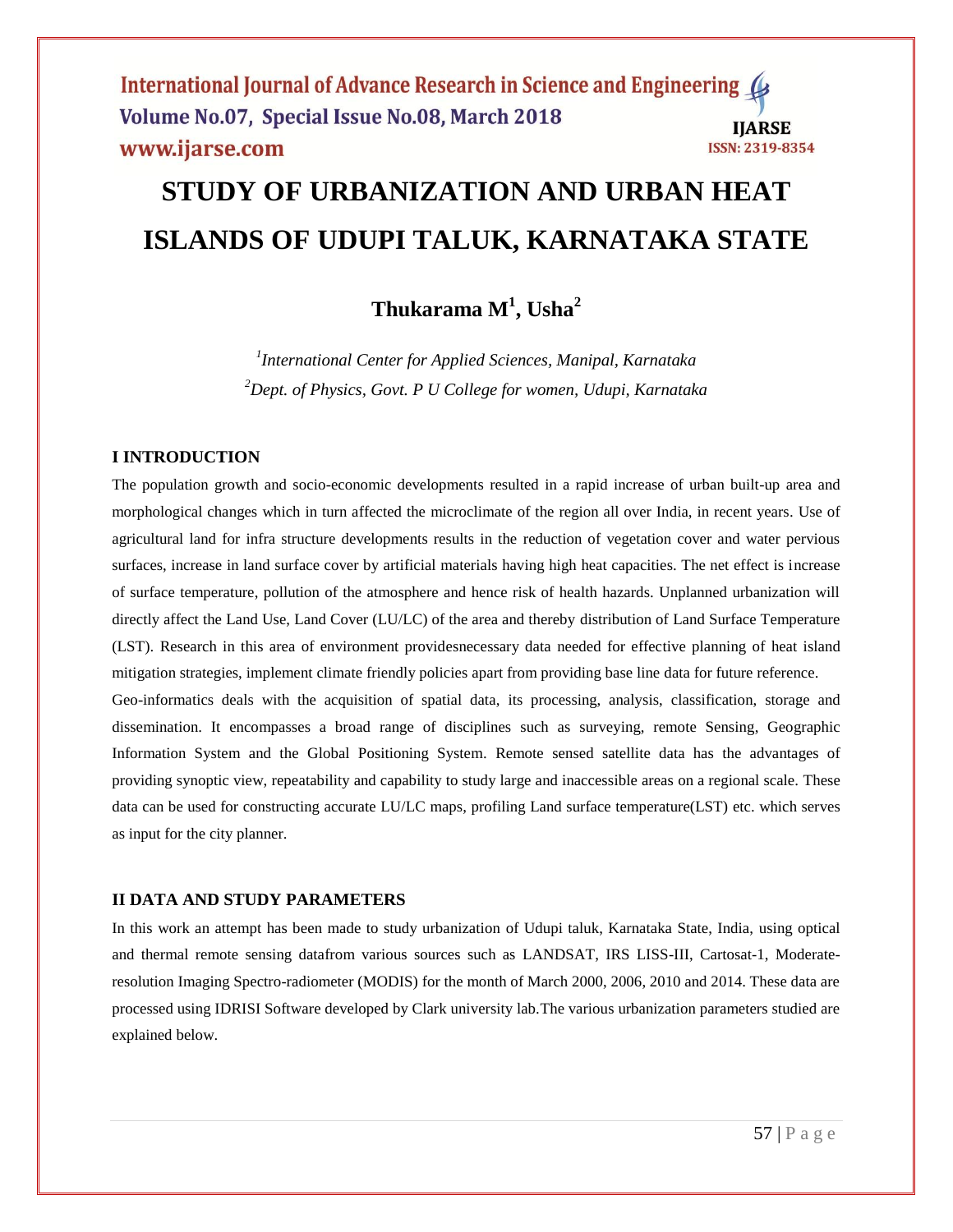#### International Journal of Advance Research in Science and Engineering ( Volume No.07, Special Issue No.08, March 2018 **IIARSE** www.ijarse.com ISSN: 2319-8354

# **2.1 Land Use, Land Cover (LU/LC)analysis**

Land use is related to the human activities such as habitation, cultivation, vegetation, industrial structures etc. Land cover is an essential attribute in the surface of the earth that is shaped by geologic, hydrologic, climatic, atmospheric, and land use processes that occur at a range of spatial and temporal scales. In recent decades, the anthropogenic impact on land cover changes has unprecedentedly accelerated due to technological development and increase in human population. The information on these land-use/land-cover permits a better understanding of the land utilization forcropping patterns, fallow lands, forest, wastelands and surface water bodies for developmental planning. Based on data available we have divided our study region into a total 19 land types. These various classesand their transformation over the years are shown in Table 1.

#### **2.2 Normalized difference vegetation index (NDVI)**

Status of the vegetation cover is a good indicator of the prevailing climatic conditions of a particular area. Satellite remote sensing facilitates the identification of vegetation cover and the changes over time very effectively compared to the conventional field surveying techniques. Rouse *et al*., (1974) defined the NDVI as :**NDVI = (NIR-R)/ (NIR+R) .** where, NIR and R are the radiances or reflectance in the near- infrared and red spectral channels respectively.Chlorophyll in plant leaves causes considerable absorption in the red light region while plant spongy mesophyll leaf structure creates considerable reflectance in the near infra-red region of the spectrum (Tucker, 1980; Jackson *et al.*, 1983). As a result, healthy vegetation has lower reflectance in the red light region and a higher reflectance in the near infra- red region of the spectrum. This ultimately results in higher NDVI values for the healthy vegetation and it tends to become lower as the greenness of the vegetation decreases. TheseNDVI values range from -1.0 to 1.0. Increasing positive NDVI values indicates increasing amounts of healthy, green vegetation. The values closer to zero and decreasing negative values indicate non-vegetated features such as barren surfaces and water, snow, ice and clouds. Vegetation cover over the land surface is a good indicator of the occurrence of rainfall over an area. Therefore, NDVI values can also be used in monitoring the occurrences of rainfall at different spatial and temporal scales. The combination of NDVI and LST was also proposed as a method for assessing the surface moisture status and fractional vegetation cover over non-uniform land surfaces (Carlson *et al.,* 1994; Nemani*et al*., 1993). Bayarjargal*et al*., (2000) have used the NOAA/AVHRR data for the detection of drought-affected regions by calculating the NDVI and the LST values for the drought and wet years separately. The calculated NDVI values are also given in Table 2.

#### **2.3 Emissivity**

Emissivity of a surface is the measure of energy reflected and is a function of wavelength, defined as :**Emissivity**   $\mathbf{R}(\lambda) = \mathbf{E}_\mathbf{r}(\lambda)/\mathbf{E}_\mathbf{i}(\lambda)$ , where  $\mathbf{E}_\mathbf{r}(\lambda)$ , the energy reflected and  $\mathbf{E}_\mathbf{i}(\lambda)$  energy incident. Emissivity enables us to identify various land cover types and its variation reflectsurbanization processes.The calculated emissivity values are given in Table2.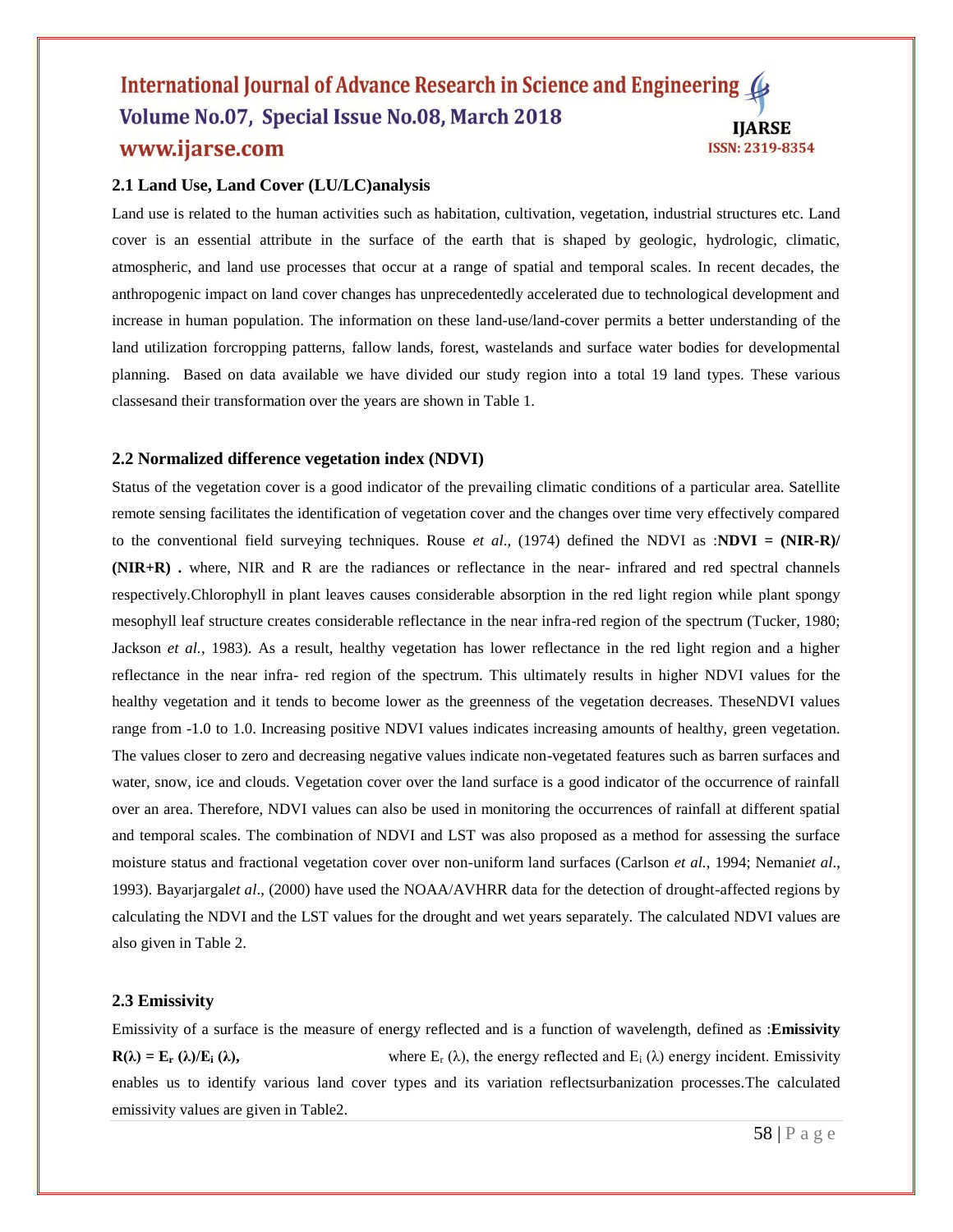#### International Journal of Advance Research in Science and Engineering ( Volume No.07, Special Issue No.08, March 2018 **IIARSE** www.ijarse.com ISSN: 2319-8354

# **2.4 Land surface temperature (LST)**

Land Surface Temperature (LST) is the radiative skin temperature of the earth surface. The knowledge of the temporal and spatial variations of LST is of fundamental importance in many applications such as climate change, hydrological cycle, vegetation monitoring, urban climate and environmental studies. Due to the complexity of land surface characteristics such as vegetation, topography, soil, geomorphology, LST changes rapidly in space as well as in time. Given the complexity of surface temperature over land, field measurements cannot practically provide values over wide areas. With the development of remote sensing from space, satellite data offer the only possibility for measuring LST over the entire globe with sufficiently high temporal resolution. Satellite-based thermal infrared (TIR) data is directly linked to the LST through the radiative transfer equation.

The land surface temperature (LST) is a fundamental factor that regulates most physical, chemical and biological processes of the earth and is controlled by the surface energy balance, atmospheric state, thermal properties of the surface, and subsurface mediums. The physical properties of different types of surfaces, such as color, sky view factor, street geometry, and anthropogenic activities are important factors that determine LSTs in the surface of the earth. Therefore, the LST corresponds closely to the land cover characteristics and their distribution. Numerous factors need to be quantified in order to estimate the LST accurately from satellite thermal data and therefore algorithms must be developed by taking all these factors into account. The temperature variation with spatial distribution of study area is given in Table 3.

## **III URBAN HEAT ISLAND (UHI)**

It is documented that urbanization can have significant effects on local weather and climate. Of these effects one of the most familiar is the urban heat island (UHI ) (Streuker, 2002). The increase of urban surface temperature compared with suburban areas is called heat island (Fig 1). With the urbanization disturbance began in natural habitats, soils, soil cover and vegetation. These original features have been replaced with impervious areas in the form of buildings, parking lots, roads and highways as cities, towns, and suburbs develop. The urbanization is taking place in rapid pace in recent times. The thermal characteristics of materials such as asphalt, brick, concrete, glass, metallic/asbestos sheets etc. used in the city differ greatly from those found in the countryside such as trees, grass, water bodies, bare soil etc. During the day time the solar energy is trapped by structures of high heat capacity is then reradiated as long-wave radiation less efficiently than in rural areas during the night (Solecki*et al*., 2005) keeping the urban areas warmer than the surrounding rural areas. The buildings play a role in reducing wind speed and hence the dispersion of heat. Heat magnitudes are largest under calm and clear weather conditions. Increasing winds mix the air and reduce the heat island.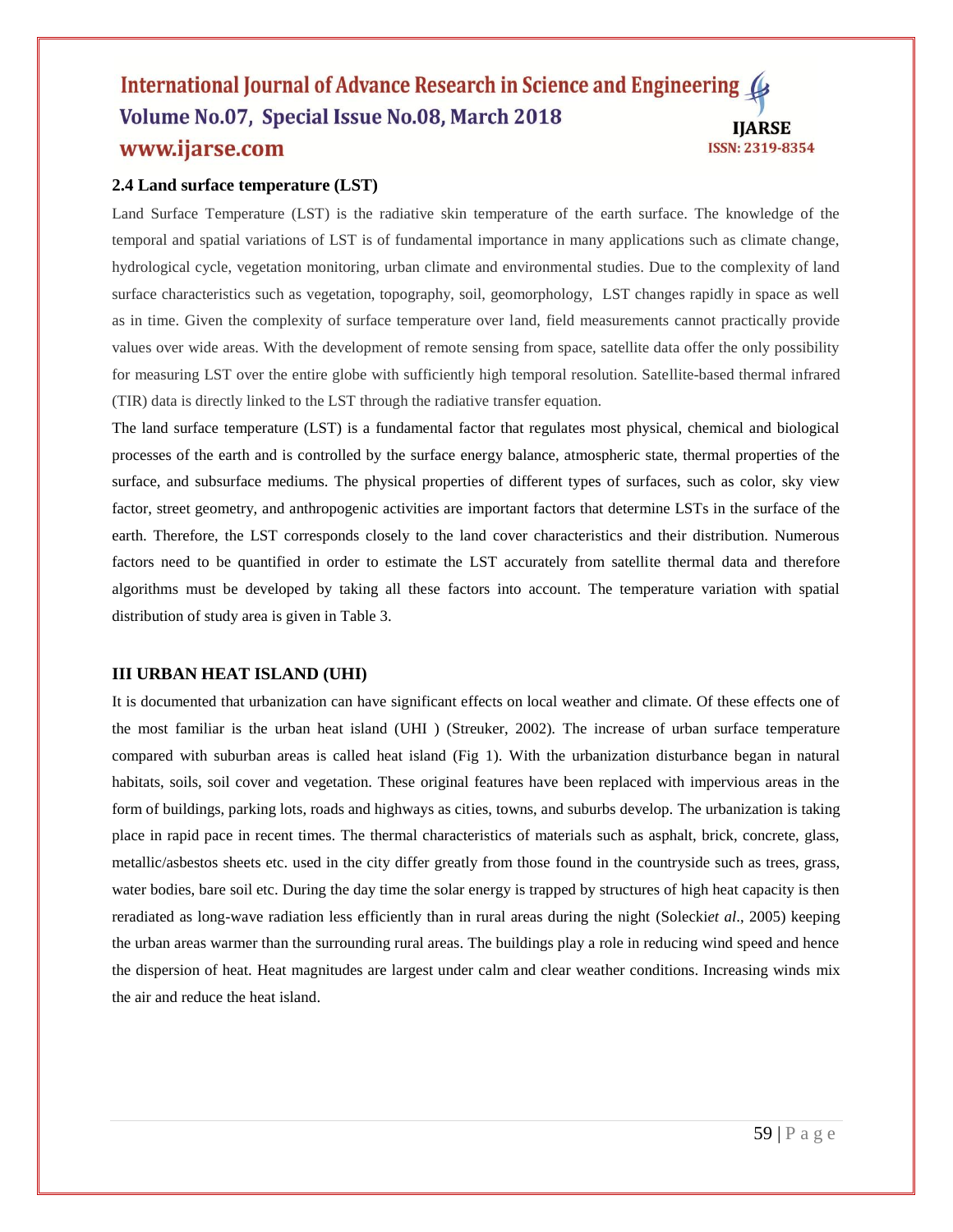## International Journal of Advance Research in Science and Engineering Volume No.07, Special Issue No.08, March 2018 **IJARSE** www.ijarse.com ISSN: 2319-8354

# **IV RESULTS AND DISCUSSIONS**

**4.1**Table1 shows 19 land types identified in the study area and their changes over 2000 to 2010. One can notice a drastic increase in the built-up land at the cost of crop land. The change is more vigorous from 2006 onwards. This is nothing specific for Udupi alone but true of every small and large city of India. Though the result is obvious, the quantification of urbanization is the main advantage of remote sensed data.

| $\overline{\text{SI. No}}$ | <b>Class Name</b> | Area in 2000 |            | Area in 2006 |            | Area in 2010 |                   |           | Change in area | <b>Change in Area</b> |          |  |
|----------------------------|-------------------|--------------|------------|--------------|------------|--------------|-------------------|-----------|----------------|-----------------------|----------|--|
|                            |                   |              |            |              |            |              |                   | 2000-2006 |                | 2006-2010             |          |  |
|                            |                   | Sq.km        | Percentage | Sq.km        | Percentage | Sq.km        | Percentage        | Sq.km     | Percentag      | Sq.km                 | Percent  |  |
|                            |                   |              |            |              |            |              |                   |           | e              |                       | age      |  |
| $\mathbf{1}$               | Built-up          | 17.81        | 1.90       | 85.29        | 9.08       | 310.45       | 33.05             | 67.48     | 7.18           | 225.16                | 23.97    |  |
|                            | land              |              |            |              |            |              |                   |           |                |                       |          |  |
| $\overline{2}$             | Crop land         | 610.35       | 64.97      | 564.72       | 60.11      | 381.51       | 40.61             | $-45.63$  | $-4.86$        | $-183.21$             | $-19.50$ |  |
| 3                          | Agricultural      | 141.31       | 15.04      | 123.50       | 13.15      | 94.39        | 10.05             | $-17.81$  | $-1.89$        | $-29.11$              | $-3.10$  |  |
|                            | plantation        |              |            |              |            |              |                   |           |                |                       |          |  |
| $\overline{4}$             | Acacia            | 0.69         | 0.07       | 0.60         | 0.06       | 0.52         | 0.06              | $-0.09$   | $-0.01$        | $-0.08$               | $0.00\,$ |  |
|                            | plantation        |              |            |              |            |              |                   |           |                |                       |          |  |
| 5                          | Cashew            | 11.81        | 1.26       | 10.90        | 1.16       | 9.51         | 1.01              | $-0.91$   | $-0.10$        | $-1.39$               | $-0.15$  |  |
|                            | plantation        |              |            |              |            |              |                   |           |                |                       |          |  |
| 6                          | Casurinas         | 6.55         | 0.70       | 6.45         | 0.69       | 6.24         | 0.66              | $-0.10$   | $-0.01$        | $-0.21$               | $-0.03$  |  |
|                            | plantation        |              |            |              |            |              |                   |           |                |                       |          |  |
| $\overline{7}$             | Mangroove         | 0.77         | 0.08       | 0.76         | 0.08       | 0.75         | $\overline{0.08}$ | $-0.01$   | 0.00           | $-0.01$               | $0.00\,$ |  |
| $8\,$                      | Eucalyptus        | 0.19         | 0.02       | 0.14         | 0.02       | 0.12         | $0.01\,$          | $-0.05$   | 0.00           | $-0.02$               | $-0.01$  |  |
|                            | plantation        |              |            |              |            |              |                   |           |                |                       |          |  |
| 9                          | Mining/Quar       | 0.51         | 0.05       | 0.52         | 0.05       | 0.52         | 0.05              | 0.01      | 0.00           | $0.00\,$              | 0.00     |  |
|                            | rying             |              |            |              |            |              |                   |           |                |                       |          |  |
| 10                         | Areca nut         | 0.58         | 0.06       | 0.52         | 0.06       | 0.50         | 0.05              | $-0.06$   | 0.00           | $-0.02$               | $-0.01$  |  |
|                            | plantation        |              |            |              |            |              |                   |           |                |                       |          |  |
| 11                         | Mixed             | 1.43         | 0.15       | 1.23         | 0.13       | 1.54         | $\overline{0.16}$ | $-0.20$   | $-0.02$        | 0.31                  | 0.03     |  |
|                            | plantation        |              |            |              |            |              |                   |           |                |                       |          |  |
| 12                         | Moist             | 43.83        | 4.67       | 41.83        | 4.45       | 32.61        | 3.47              | $-2.00$   | $-0.22$        | $-9.22$               | $-0.98$  |  |
|                            | deciduous         |              |            |              |            |              |                   |           |                |                       |          |  |
| 13                         | Rubber            | 0.30         | 0.03       | 0.25         | 0.03       | 0.22         | 0.02              | $-0.05$   | 0.00           | $-0.03$               | $-0.01$  |  |
|                            | plantation        |              |            |              |            |              |                   |           |                |                       |          |  |
| 14                         | Barren rocky      | 12.49        | 1.33       | 12.49        | 1.33       | 12.40        | 1.32              | $0.00\,$  | $0.00\,$       | $-0.09$               | $-0.01$  |  |
|                            |                   |              |            |              |            |              |                   |           |                |                       |          |  |

60 | P a g e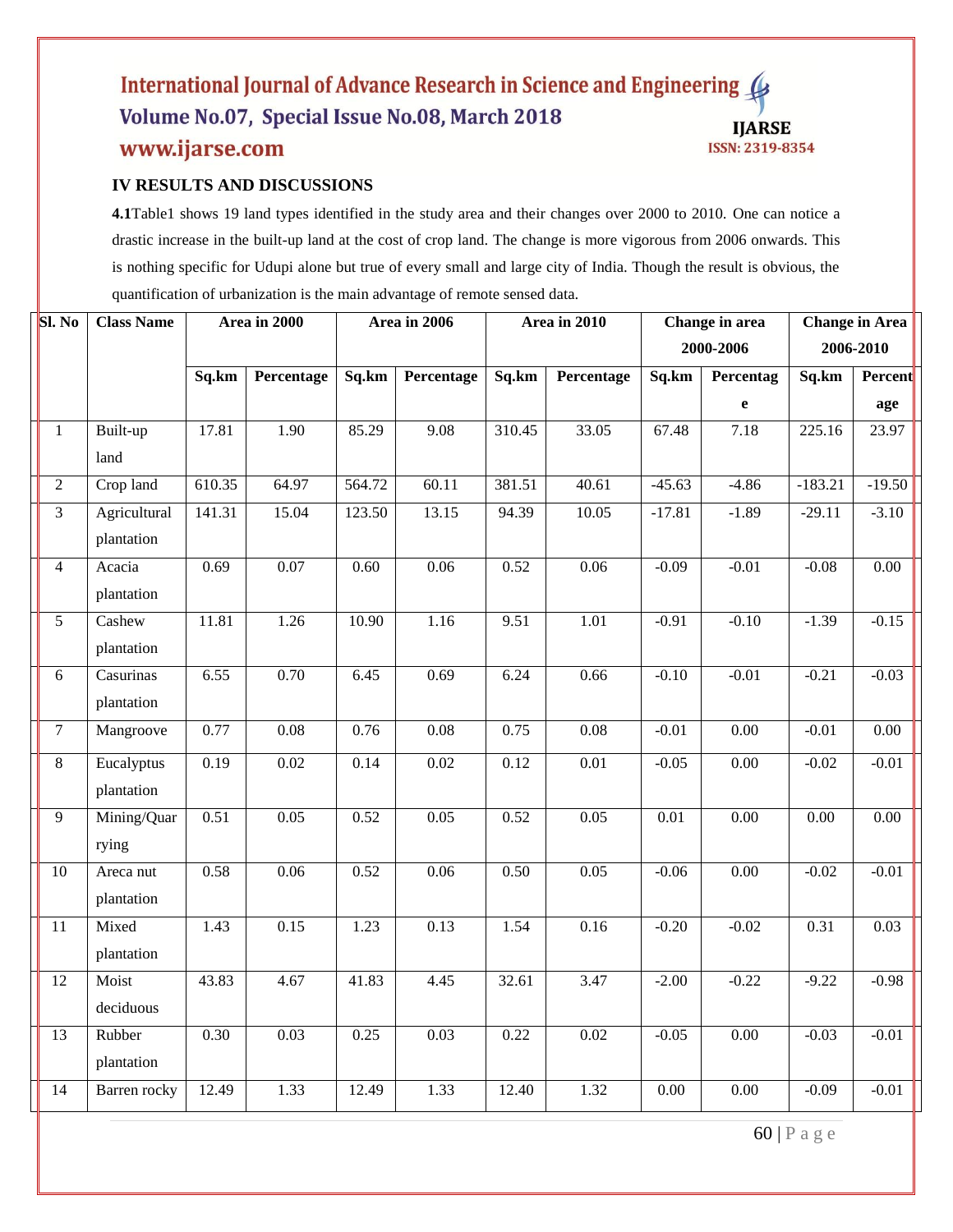# International Journal of Advance Research in Science and Engineering Volume No.07, Special Issue No.08, March 2018 www.ijarse.com



| 15 | Semi         | 14.56  | 1.55   | 14.05  | 1.50   | 13.23  | 1.41   | $-0.51$ | $-0.05$ | $-0.82$ | $-0.09$ |
|----|--------------|--------|--------|--------|--------|--------|--------|---------|---------|---------|---------|
|    | evergreen    |        |        |        |        |        |        |         |         |         |         |
| 16 | Sandy area   | 0.74   | 0.08   | 1.32   | 0.14   | 0.98   | 0.10   | 0.58    | 0.06    | $-0.34$ | $-0.04$ |
| 17 | Scrub forest | 17.59  | 1.87   | 17.19  | 1.83   | 16.32  | 1.74   | $-0.40$ | $-0.04$ | $-0.87$ | $-0.09$ |
| 18 | Scrub land   | 7.98   | 0.85   | 7.73   | 0.82   | 7.58   | 0.81   | $-0.25$ | $-0.03$ | $-0.15$ | $-0.01$ |
| 19 | Water        | 49.92  | 5.31   | 49.92  | 5.31   | 49.99  | 5.32   | 0.00    | 0.00    | 0.07    | 0.01    |
|    | bodies       |        |        |        |        |        |        |         |         |         |         |
|    | Total        | 939.40 | 100.00 | 939.40 | 100.00 | 939.40 | 100.00 |         |         |         |         |
|    |              |        |        |        |        |        |        |         |         |         |         |

# **Table 1 : Land types, LU/LC changes from 2000 to 2010.**

**4.2** Table2 shows NDVI, emissivity and temperature of some important locations of study area. One can see gradual decrease in NDVI and emissivity of a particular location as the LU/LC changes towards urbanization. On the other hand there is a sharp increase in the temperature, as high as 9K in a span of 14 years. Such a high temperature is combined effect of decrease in NDVI and increase of built-up land area. In Yelloor and Nandikoor the increase in temperature is due commissioning of a thermal power station.

|              |                                  |                          |                                     |                            | <b>NDVI</b> |      |      | <b>EMISSIVITY</b> |       |      | Temperature (in K) |
|--------------|----------------------------------|--------------------------|-------------------------------------|----------------------------|-------------|------|------|-------------------|-------|------|--------------------|
| <b>SL.NO</b> | <b>LOCATION</b><br>LU/LC in 2000 |                          | LU/LC in 2006                       | <b>LU/LC</b> in 2014       | 2000        | 2006 | 2014 | 2000              | 2014  | 2000 | 2014               |
|              | <b>SYNDICATE CIRCLE</b>          | <b>SPARSE FOREST</b>     | <b>SPARSE VEGETATION</b>            | <b>URBAN BUILT-UP</b>      | 0.38        | 0.33 | 0.18 | 0.985             | 0.946 | 310  | 316                |
|              | 2 VIDYA RATNA NAGARA             | <b>WASTE LAND</b>        | <b>WASTE LAND</b>                   | <b>URBAN BUILT-UP</b>      | 0.23        | 0.19 | 0.16 | 0.950             | 0.946 | 308  | 316                |
|              | <b>3 PERAMPALLY</b>              | <b>WASTE LAND</b>        | <b>WASTE LAND</b>                   | <b>URBAN BUILT-UP</b>      | 0.23        | 0.21 | 0.19 | 0.950             | 0.946 | 309  | 315                |
|              | <b>4 MADHAVA NAGAR</b>           | <b>VEGETATION</b>        | <b>BARE SOIL</b>                    | <b>COMMERCIAL BUILT-UP</b> | 0.41        | 0.32 | 0.21 | 0.985             | 0.946 | 308  | 316                |
|              | <b>5 VP NAGARA</b>               | <b>PLANTATION</b>        | <b>WASTE LAND</b>                   | <b>URBAN BUILT-UP</b>      | 0.31        | 0.23 | 0.11 | 0.985             | 0.946 | 307  | 316                |
|              | <b>6 INDUSTRIAL AREA</b>         | <b>BARREN ROCKY</b>      | <b>URBAN BUILT-UP</b>               | <b>INDUSTRY BUILT-UP</b>   | 0.13        | 0.11 | 0.10 | 0.950             | 0.946 | 309  | 316                |
|              | 7 ADARSHA NAGRA                  | <b>SPARSE VEGETATION</b> | <b>URBAN BUILT-UP</b>               | URBAN BUILT-UP             | 0.33        | 0.17 | 0.13 | 0.985             | 0.946 | 309  | 316                |
|              | <b>8 ISHWARA NAGARA</b>          | <b>DENSE VEGETATION</b>  | <b>PLANTATION</b>                   | <b>URBAN BUILT-UP</b>      | 0.47        | 0.42 | 0.17 | 0.985             | 0.946 | 308  | 316                |
|              | 9 <b>INDRALI</b>                 | <b>PLANTATION</b>        | <b>SEMI-URBAN</b>                   | <b>CONCRETE URBAN</b>      | 0.31        | 0.13 | 0.11 | 0.985             | 0.946 | 306  | 315                |
|              | <b>10 MGM KUNJIBETTU</b>         | <b>SPARSE VEGETATION</b> | <b>BARE SOIL</b>                    | <b>BUILT-UP</b>            | 0.33        | 0.31 | 0.13 | 0.985             | 0.946 | 308  | 316                |
|              | 11 DODDANAGUDDE                  | <b>BARE SOIL</b>         | <b>BARE SOIL</b>                    | <b>BUILT-UP</b>            | 0.17        | 0.15 | 0.12 | 0.950             | 0.946 | 308  | 316                |
|              | <b>12 UDUPI BUSSTOP</b>          | <b>ASPHALT ROAD</b>      | <b>CONCRETE ROAD</b>                | <b>CONCRETE URBAN</b>      | 0.12        | 0.12 | 0.12 | 0.950             | 0.946 | 314  | 316                |
|              | <b>13 BRAHMAGIRI</b>             | <b>VEGETATION</b>        | <b>VEGETATION</b>                   | <b>BUILT-UP</b>            | 0.38        | 0.36 | 0.18 | 0.985             | 0.946 | 308  | 316                |
|              | 14 KUNJIBETTU                    | <b>PLANTATION</b>        | <b>PLANTATION</b>                   | <b>BUILT-UP</b>            | 0.43        | 0.42 | 0.13 | 0.985             | 0.946 | 308  | 316                |
|              | 15 YELLOOR(PDB1)                 | <b>BARE SOIL</b>         | <b>BARE SOIL</b>                    | <b>BARE SOIL</b>           | 0.17        | 0.17 | 0.17 | 0.950             | 0.950 | 308  | 317                |
|              | 16 NANDIKOORU(PDB2)              | <b>WASTE LAND</b>        | <b>WASTE LAND</b>                   | <b>INDUSTRY BUILT-UP</b>   | 0.23        | 0.19 | 0.13 | 0.950             | 0.950 | 308  | 317                |
|              | 17 PALIMAR                       | <b>CROP LAND</b>         | <b>CROP LAND</b>                    | <b>BARE SOIL</b>           | 0.47        | 0.37 | 0.17 | 0.972             | 0.950 | 308  | 310                |
|              | <b>18 HEJAMADY</b>               |                          | AGRICULTURAL LAND AGRICULTURAL LAND | <b>WASTE LAND</b>          | 0.38        | 0.37 | 0.28 | 0.974             | 0.950 | 307  | 308                |
|              | 19 PADUBIDRI                     | <b>FALLOW LAND</b>       | <b>FALLOW LAND</b>                  | <b>BUILT-UP</b>            | 0.23        | 0.19 | 0.13 | 0.950             | 0.899 | 307  | 310                |
|              | 20 UCHILA                        | <b>WASTE LAND</b>        | <b>WASTE LAND</b>                   | <b>BARE SOIL</b>           | 0.23        | 0.23 | 0.13 | 0.950             | 0.950 | 307  | 310                |
|              | 21 KAUP                          | <b>PLANTATION</b>        | <b>PLANTATION</b>                   | <b>BUILT-UP</b>            | 0.43        | 0.42 | 0.13 | 0.985             | 0.950 | 309  | 310                |
|              | 22 BRAHMAVARA                    | <b>FALLOW LAND</b>       | <b>FALLOW LAND</b>                  | <b>BUILT-UP</b>            | 0.18        | 0.17 | 0.13 | 0.950             | 0.945 | 309  | 312                |
|              | 23 MALPE                         | <b>WATER BODIES</b>      | <b>WATER BODIES</b>                 | <b>WATER BODIES</b>        | 0.02        | 0.02 | 0.02 | 0.989             | 0.989 | 294  | 302                |

# **Table 2. NDVI, emissivity and surface temperature of some important regions as a function LU/LC for 2000, 2006 and 2014.**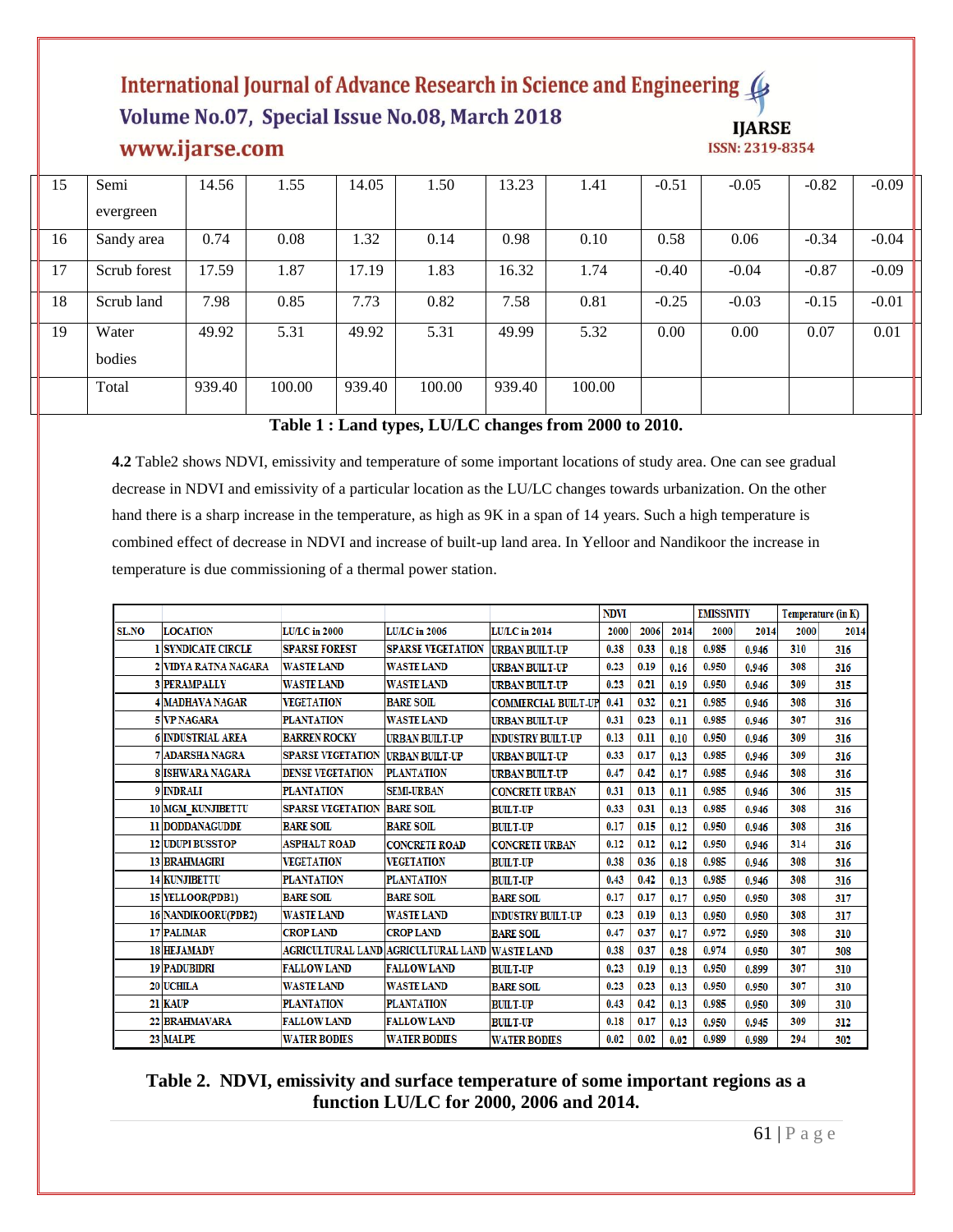## International Journal of Advance Research in Science and Engineering Volume No.07, Special Issue No.08, March 2018 **IJARSE** www.ijarse.com ISSN: 2319-8354

**4.3 Fig 2 and 3 shows UHI distributions for 2000 and 2014 respectively. Considerable increase in temperature and its spatial extent is obvious.**